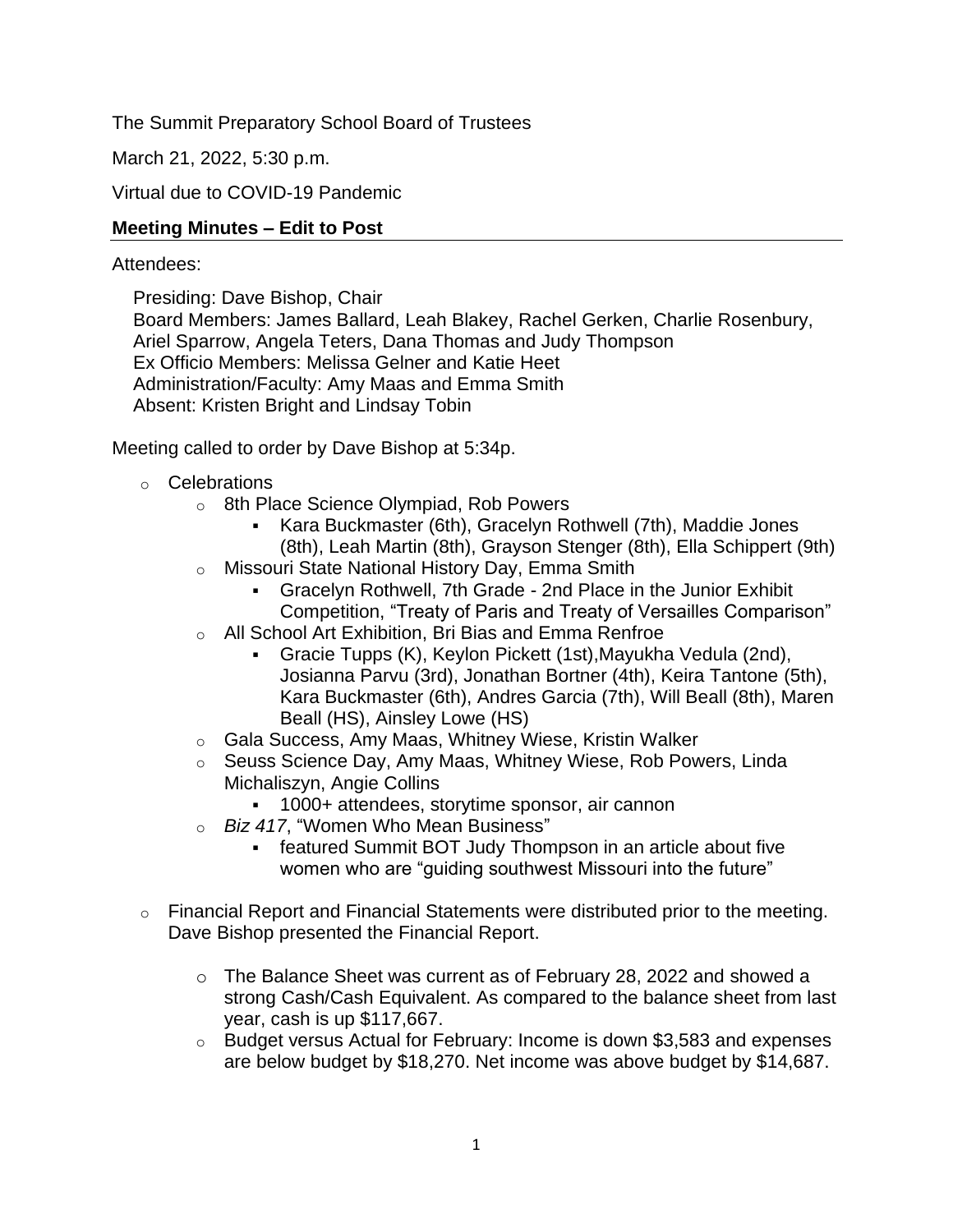$\circ$  YTD Budget versus Actual: Program Income is above budget by \$98,713 and Contributions are below budget by \$960. Net income is above budget by \$350,418.

MOTION: Dana Thomas moved to approve the Finance report as presented. Leah Blakey seconded. Motion was approved.

## CONSENT AGENDA (Status Reports)

The following reports were submitted to the board in advance of the meeting.

- 1. Head of School Report Dr. Katie Heet
- 2. Faculty Report Emma Smith
- 3. Admissions Report Amy Maas
	- o The Summit is two weeks into enrollment season and 47 contracts have already been received. 173 total contracts were extended, and 23 students are awaiting the screening process. There are current waitlists in EL1, EL2 and Kindergarten. Historically high enrollment is projected for Middle and High School for the upcoming school year.
- 4. Development Report Dr. Katie Heet
- 5. Marketing Report Amy Maas
- 6. Strategic Planning no report
- 7. Building and Grounds Report no report
- 8. Crisis and Risk Assessment no report

MOTION: Judy Thompson moved to approve the Consent Agenda as presented prior to the meeting. Angela Teters seconded. Motion was approved.

# OLD BUSINESS

- Donor Update The Summit received a restricted gift of \$10,000 to be used for marketing in the Springfield Business Journal. The Marketing Committee and Admin are working on further details for this ad campaign.
- Personnel, Faculty Contracts Full-time contracts were issued prior to Spring Break and part-time contracts will be issued by end of the week. Hiring is in process for open positions for next school year.
- Audit Update Will be reviewed by Finance Committee at a meeting on April 14th .
- Employee Handbook The revised Employee Handbook is undergoing HR review through Ollis then it will be reviewed at a future BOT meeting.

## NEW BUSINESS

• Gala Recap – It was a successful event with similar income generated in comparison to events in the past. Follow-up meetings with event coordinators